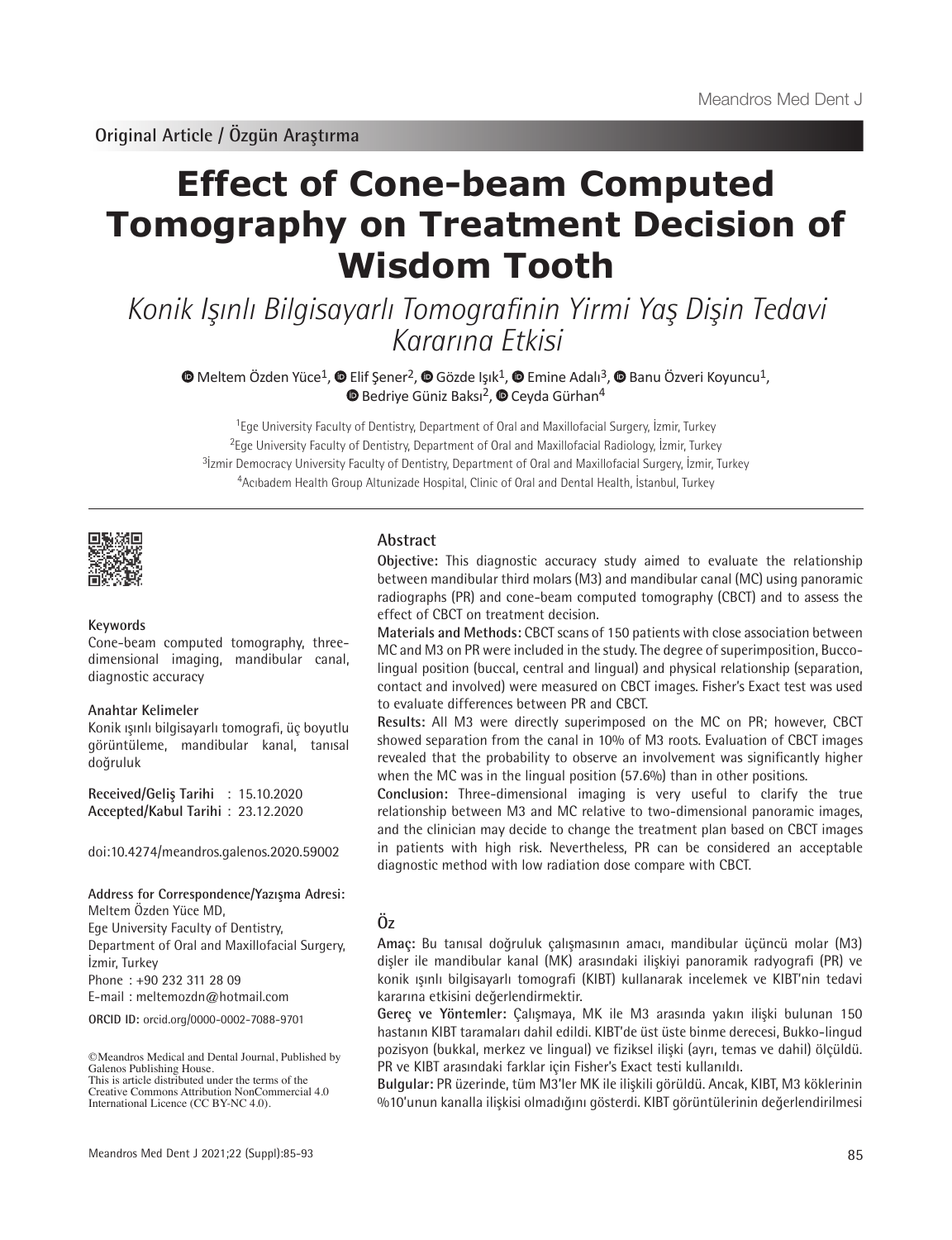gösterdi ki, MK lingual pozisyonundayken (%57,6), diğer pozisyonlar ile karşılaştırıldığında, dahil tip ilişkinin görülme olasılığı belirgin biçimde yüksekti.

**Sonuç:** Üç boyutlu görüntüleme, iki boyutlu panoramik görüntüleme ile karşılaştırıldığında, M3 ve MK arasındaki gerçek ilişkiyi açıklamak için oldukça kullanışlıdır. Ayrıca klinisyen, yüksek riskli hastalarda KIBT görüntülerine dayalı olarak tedavi planını değiştirmeye karar verebilir. Bununla birlikte, KIBT'ye kıyasla düşük radyasyon dozu ile PR, kabul edilebilir bir teşhis yöntemi olarak düşünülebilir.

## **Introduction**

Surgical removal of impacted lower third molars (LM3) is one of the most common procedures carried out in oral and maxillofacial surgery (1-4). As a result of close proximity of the root apices of LM3 and the mandibular canal (MC), this surgical procedure carry the risk of inferior alveolar nerve injury (IANI) (5,6). In some cases neurological complications such as paresthesia may occur, characterized by temporary or permanent numbness or unexpected sensation in the lower jaw, mental region and lower lip of the affected side, significantly disturbing the patient's quality of life (3,7,8). Therefore, it is very important to evaluate the risk and inform the patients about this undesirable complication prior to surgery.

In clinical practice, panoramic radiography (PR) is the imaging modality most commonly used by oral and maxillofacial surgeons to view impacted LM3 and to estimate the risk of IANI. Darkening of the root apices, loss of the cortical border of MC and defected roots have been reported to be significant radiographic signs for risk of IANI (9,10). However, it was clearly demonstrated that two-dimensional (2D) panoramic imaging fails to demonstrate the Buccolingual relationship of tooth roots and MC (4,10,11). Even with definitive radiographic markers, threedimensional (3D) imaging is particularly recommended to establish the exact relationship between the two structures and to minimize the risk of IANI (4,8,10,12). Cone-beam computed tomography (CBCT) have been advocated as a 3D imaging method of choice for the imaging of LM3 and adjacent anatomical structures, which offers lower radiation dose and high image quality (13). Studies evaluating the risk assesment of IANI using various imaging modalities demonstrated that significantly more patients were re-classified to a lower risk of injury after CBCT examination (14,15). However, recent studies reported contradictory results regarding the advantages of CBCT on diagnostic accuracy, diagnostic thinking and treatment outcomes

(16-18). In general, few studies have validated the effect of accuracy of anatomical relationship of LM3 with various imaging methods and its relevance to IANI (19,20).

In the present study, it was hypothesized that, if there is an increased risk of IANI, the diagnostic accuracy of CBCT examination contributes to more accurate and comprehensive presurgical planning by assesing the location and morphologic characteristics of the MC before surgery and additional pre-operative CBCT imaging has an effect on treatment decision. Therefore, the aim of this study was to evaluate the relationship between LM3 and the MC using PR and CBCT and to assess the impact of CBCT on treatment decision.

## **Materials and Methods**

## **Study Design and Patient Selection**

A total of 312 patients who were referred to oral and maxillofacial radiology and oral and maxillofacial surgery departments for the extraction of LM3 from September 2017 through November 2018, were examined as high risk for IANI due to third molars' being directly superimposed on the canal on 2D panoramic images.

The inclusion criteria to the study sample were the presence of overlapping between LM3 and MC on pre-operative panoramic radiographs. Patients with aforementioned radiographic relationship were considered to be associated with a high risk for IANI and nominated for CBCT examination to determine the further anatomical details. Patients with neurological diseases(n=13), mandibular third molars with incomplete root formation (n=103), displacement of the root due to pathology such as cyst or tumor (n=27) and declined to participate (n=19) were excluded from the study (Figure 1). Therefore; the study group consisted a total of 150 patients (101 females and 49 males). Before participation, the aim and procedures were detailed and a written consent was signed in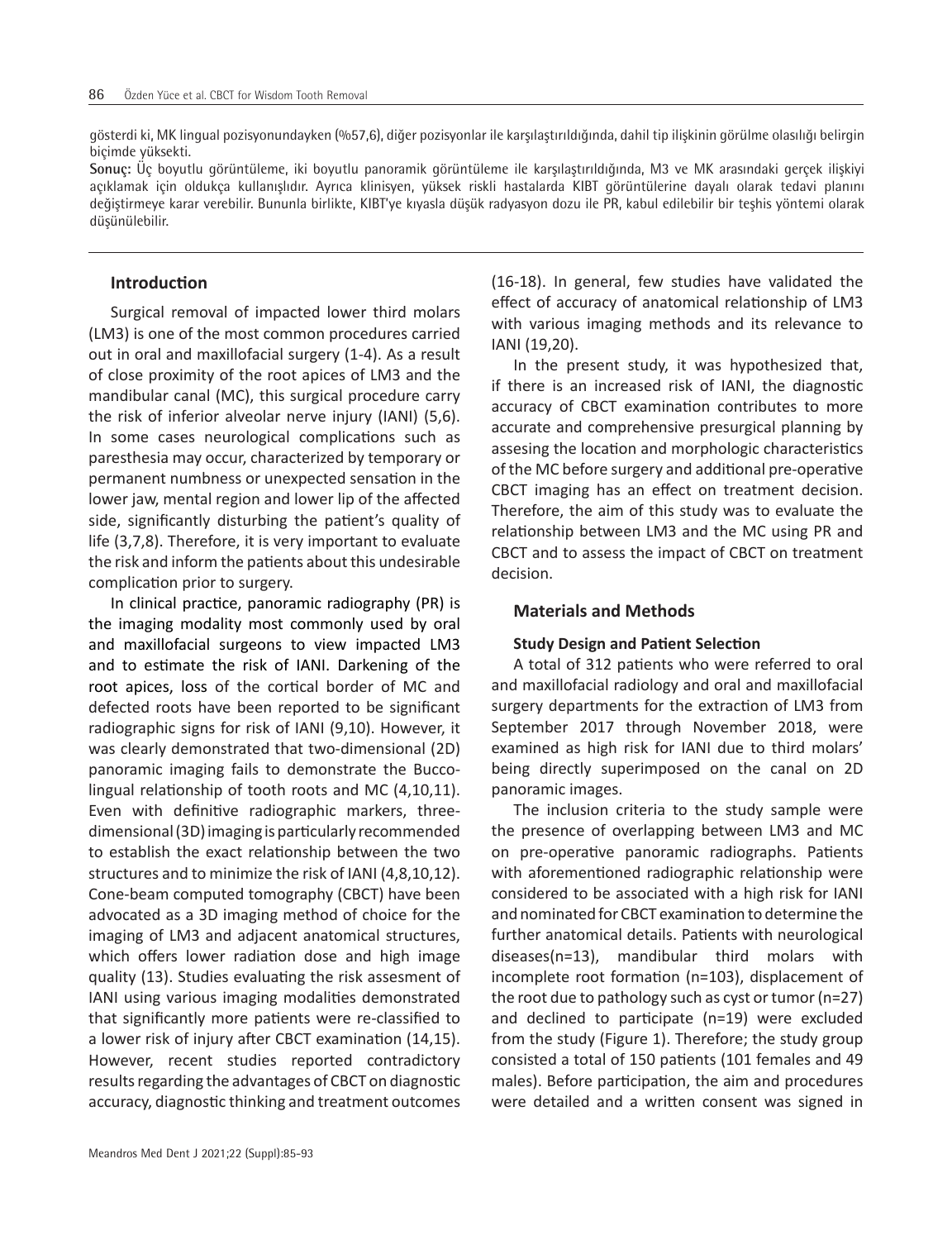accordance with the Declaration of Helsinki to all participants. All patients signed constent forms that included details regarding the surgery and possible complications.

The study protocol was approved by the Ethics Committee of the Ege University Faculty of Medicine Clinical Research Ethics Committee (decision no: 15- 5.2/4, date: 15.06.2015).

The study variables were classified as demographic data, PR and CBCT images. The demographic data included age and sex of the patient. The panoramic images were evaluated for the angulation of the impacted tooth and vertical relationship between the LM3 and MC. The CBCT images were used to delineate the Bucco-lingual position of the MC as regards to the impacted LM3 as well as the physical relationship of the root(s) of LM3 and MC.

## **Radiographic Procedures**

PR were obtained using the OP 100 (GE Healthcare, Tuusula, Finland) panoramic X-ray unit at 70 kV, 16 mA and 17.6 s. CBCT acquisition of each patient was done with the Kodak 9000 3D (Kodak Carestream Health,

Trophy, France) system operating at 70 kVp and 10 mA with 2.5 mm Al equivalent filtration. CBCT acquisition of each patient was completed after a single 360° rotation with 10.8 s scan time, and a volume with a spatial resolution of 76 μm (50x37 mm field of view) was reconstructed. The same operator took all images.

## **Evaluation of Panoramic and Cone-beam Computed Tomography Images**

The angulation of an impacted LM3 was evaluated using Winter's classification with reference to the angle formed between the intersected longitudinal axes of the second and third molars (The vertical impaction (10° to -10°), mesioangular impaction (11° to 79°), horizontal impaction (80° to 100°) and distoangular impaction (-11° to -79°) (21).

The vertical relationship of LM3 apices and the MC was classified according to the superimposition degree on the panoramic radiograph (7). Following criteria was used for the classification;

Class A; root apex of the impacted LM3 superimposed on less than one third of the MC

Class B; root apex of the impacted LM3 superimposed on one third- two thirds of the MC



**Figure 1.** Detailed workflow diagram for excluded and included participants

PR: Panoramic radiography, CBCT: Cone-beam computed tomography, LM3: Lower third molars, IAC: Inferior alveolar canal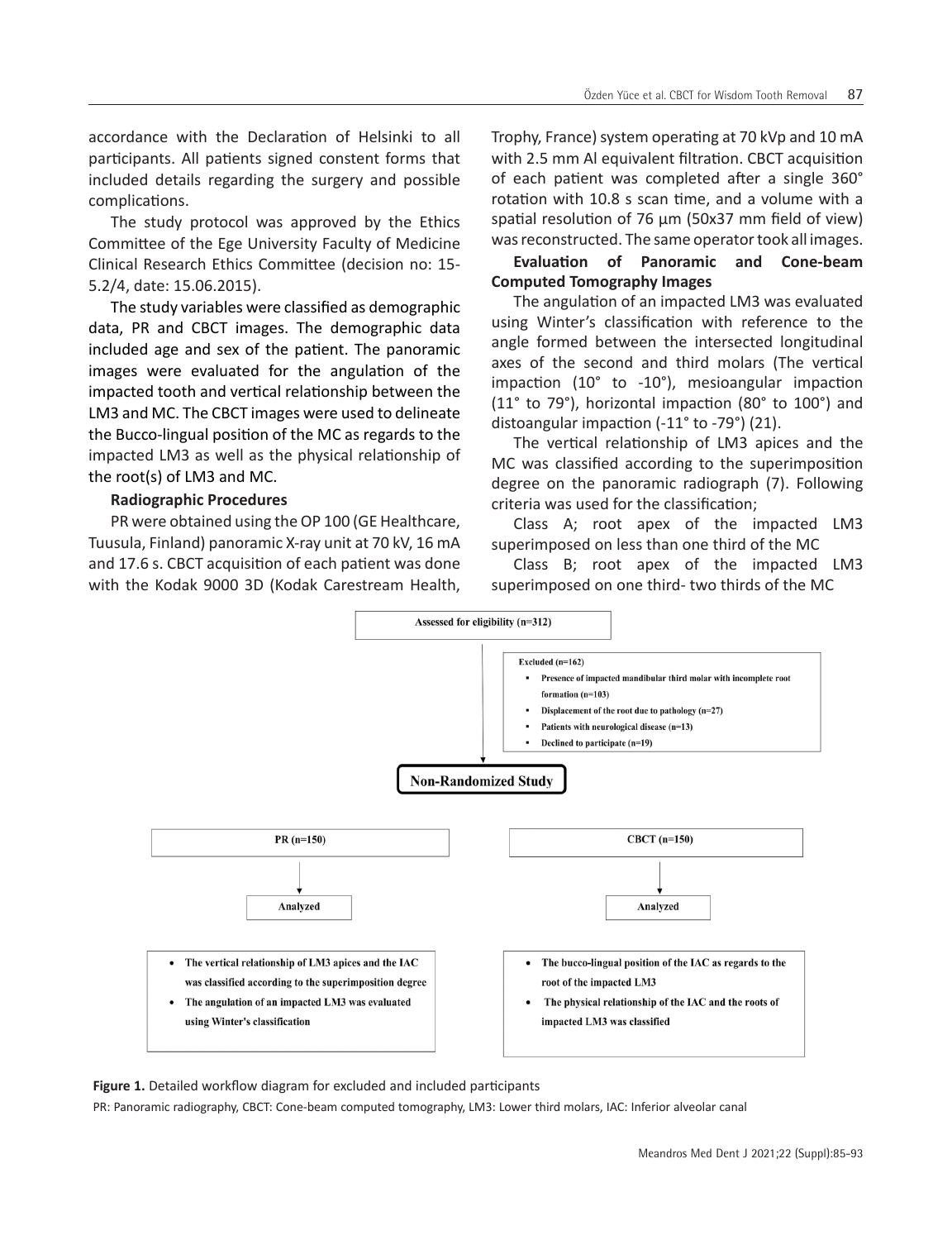Class C; root apex of the impacted LM3 superimposed on more than two thirds of the MC (Figure 2).

The Bucco-lingual position of the MC as regards to the root of the impacted LM3 on CBCT was determined using cross sectional images with the dedicated software of the imaging system (Kodak Dental Imaging software, v.6.11.6.2, 3D module v.2.1) and classified as; lingual, buccal, inter-radicular or inferior position (Figure 3) (21).

The physical relationship of the MC and the roots of impacted LM3 was classified as (Type I) separated, (Type II) contact or (Type III) involved (7) (Figure 4).



**Figure 2.** The vertical relationship between the lower third molars (LM3) root and the inferior alveolar canal (IAC) was classified according to the degree of superimposition on the panoramic image (a) Root apex of the impacted LM3 superimposed on less than one third of the IAC (class A) (b) Root apex of the impacted LM3 superimposed on one thirdtwo thirds of the IAC (class B) (c) Root apex of the impacted LM3 superimposed on more than two thirds of the IAC (class C) The presence of cortication around the MC was also evaluated on axial and coronal slices of CBCT images.

## **Surgical Procedure**

Before surgery, each patient was informed of the necessity to obtain a CBCT examination and the possible complications of surgery including the potential risk of IANI. The same surgeon with 8 years



**Figure 3.** The Bucco-lingual position of the inferior alveolar canal as regards to the root of the impacted lower third molars classified as (a) lingual, (b) buccal, (c) inter-radicular, (d) inferior position



**Figure 4.** The physical relationship of the inferior alveolar canal and the roots of impacted lower third molars was classified as (a) separated, (b) contact, (c) involved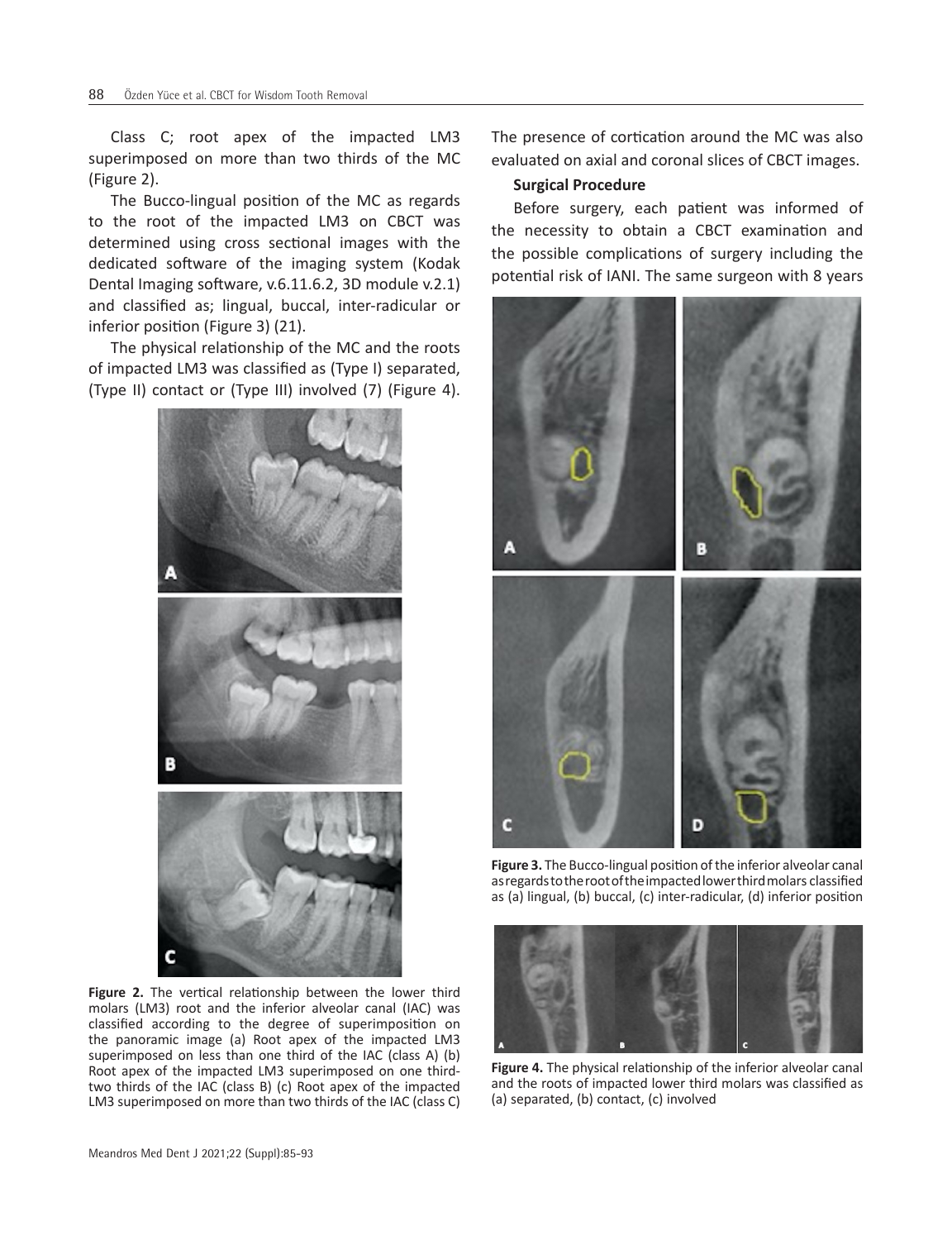of experience conducted all surgical procedures. Surgical procedures were done under local anaesthesia (Ultracaine DS Forte, Sanofi-Aventis; articaine hydrochloride 4%; epinephrine, 1:100,000). Seperated and contact type of impacted LM3 (n=65) were removed by using similar rotary instruments under continious irrigation with sterile saline solution. If there are 2 or more roots, the tooth was sectioned carefully. After the removal of the tooth the socket was cleaned and the area was primarily closed.

Coronectomy (partial odontectomy) technique was performed in involved type of impacted LM3 (n=85); the crown of the tooth removed by using the same rotary instruments under continuous irrigation as mentioned above and after removal of the crown, the surface was lowered 2-3 mm under bone margin. The roots were leaved in place and the area was primarily closed.

Postoperatively, amoxicillin (1000 mg twice per day for five days), 0.2% chlorhexidine mouthwash (twice per day for seven days) and ibuprofen (400 mg four times per day for five days) were prescribed to all patients.

## **Neurosensory Disturbance Assessment**

Post-operative sensory function was evaluated by two-point discrimination neurosensory test at various time intervals after surgery.

The follow-up examinations were done at regular intervals; the following day, 1 week and 1, 3, 6 months after surgery. Patients were questioned about the presence of any sensory change or disturbance in the lower jaw, mental region and lower lip of the operation side such as paresthesia or numbness. When the above-mentioned symptoms were recovered within 6 months it was defined as a transient, but when there is no recovery within 6 months after surgery it was defined as permanent injury.

## **Statistical Analysis**

The statistical analysis was performed using the Statistical Package for the Social Sciences version 20.0 (SPSS, IBM Corp., Armonk, NY, USA). The relation between predictor variables among the categories on panoramic and CBCT images and outcome factors was analyzed using the Fisher's Exact test. P<0.05 was considered statistically significant.

## **Results**

One hundred fifty third molars, which had a close relationship with MC in PR from 150 patients (101 female, 49 male), were included in the study. The mean age of the patients was 29.71 years ranging between 18-78 years (Table 1).

Mesioangular impaction showed the highest prevalence with 62% ratio followed by vertical (22%), horizontal (10.7%) and distoangular impaction (5.3%). The prevalence and classification of impaction of LM3 did not show any significant difference between male and female patients (p>0.05).

Vertical relationship between the root apices of the impacted third molars and the MC evaluated using PR showed that 73.3% of the molars have class A relationship while 23.3% and 3.3% have class B and class C type of relationship. Evaluation of coronal slices for Bucco-lingual relationship showed that 39.3% of the MCs were at the lingual side of the impacted tooth, while 30% were at the buccal side. Moreover, CBCT evaluation demonstrated that 26% and 4.6% of the MCs were in inferior and inter-radicular position respectively (Table 2). The percentage of panoramic images showing direct superimposition of impacted third molar apices on the inferior alveolar canal (IAC) (class A-C) was 100%, but on the contrary CBCT findings revealed that only 56.67% of the roots had involved with 33.33% showing direct contact and 10% showing seperate type of relationship with the MC (Table 3).

Evaluation of the CBCT images revealed that the probability to observe involved type of relationship was significantly higher when the MC was in the lingual position (57.6%) as compared to the other positions (p<0.05).

Transient paresthesia was observed in two patients as a post-operative complication. Both patients' LM3 had contact type of relationship with the MC and they had undergone total extraction. MC was in the lingual position in both patients with complication.

| Table 1. Age and sex of the patients |             |               |              |  |  |  |
|--------------------------------------|-------------|---------------|--------------|--|--|--|
| Age (years)                          | <b>Male</b> | <b>Female</b> | <b>Total</b> |  |  |  |
| < 25                                 | 20          | 52            | 72           |  |  |  |
| $25 - 40$                            | 18          | 39            | 57           |  |  |  |
| >40                                  | 11          | 10            | 21           |  |  |  |
| Total                                | 49          | 101           | 150          |  |  |  |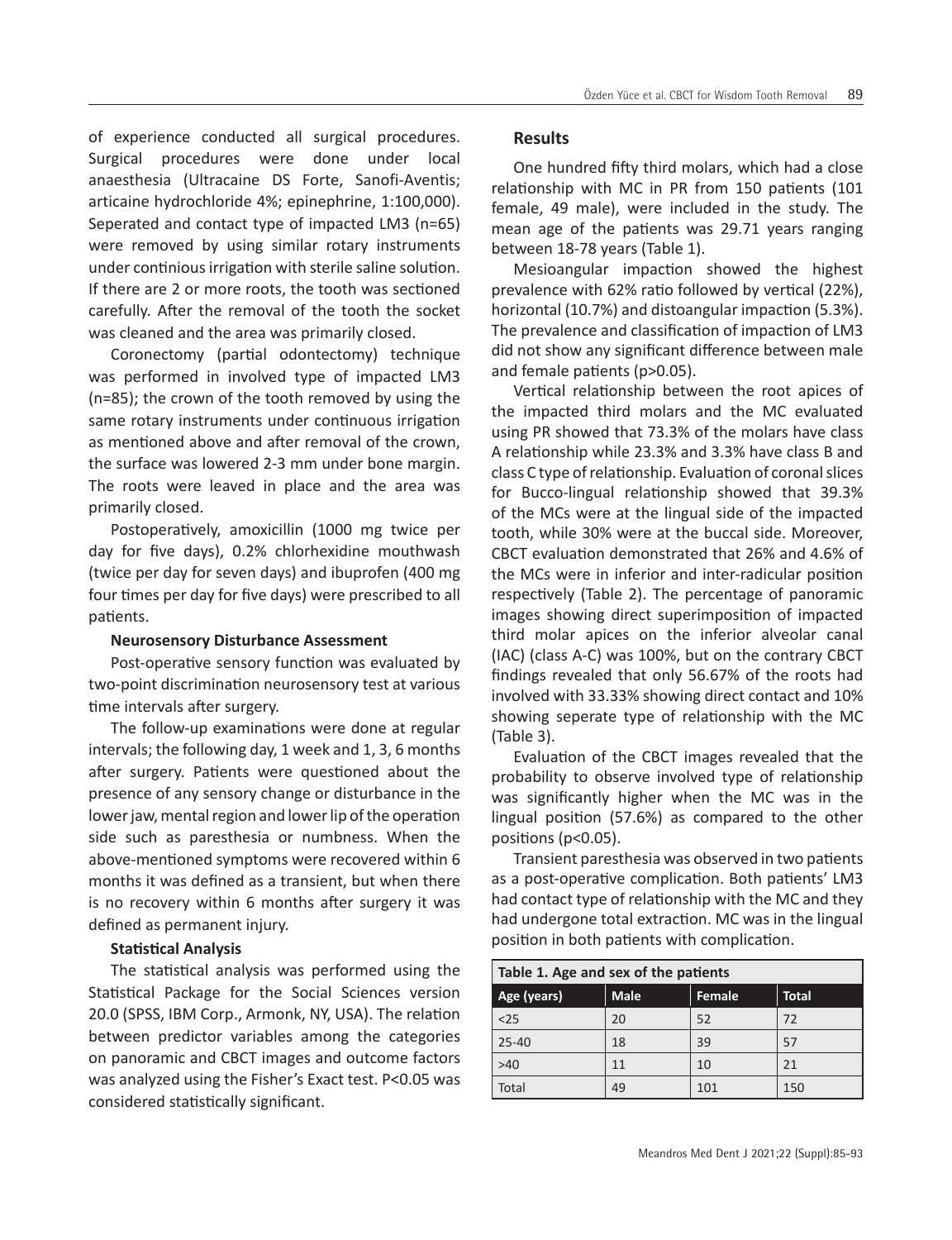| panoramic radiography images        |                               |                                                           |                |                |                |  |  |
|-------------------------------------|-------------------------------|-----------------------------------------------------------|----------------|----------------|----------------|--|--|
|                                     |                               | Degree of superimposition on panoramic radiography images |                |                |                |  |  |
| <b>CBCT</b>                         | <b>CBCT</b>                   |                                                           |                |                |                |  |  |
| physical relationship               | <b>Bucco-lingual position</b> | <b>Class A</b>                                            | Class B        | Class C        | <b>Total</b>   |  |  |
| Separated                           | <b>Buccal</b>                 | 8                                                         | $\overline{2}$ | 0              | 10             |  |  |
|                                     | Inferior                      | $\overline{4}$                                            | $\overline{0}$ | $\overline{0}$ | $\overline{4}$ |  |  |
|                                     | Lingual                       | $\mathbf 0$                                               | $\mathbf{1}$   | $\overline{0}$ | $\mathbf{1}$   |  |  |
|                                     | Interradicular                | $\mathbf 0$                                               | $\overline{0}$ | $\overline{0}$ | $\overline{0}$ |  |  |
|                                     | Subtotal                      | 12                                                        | 3              | $\overline{0}$ | 15 (10.00%)    |  |  |
| Contact                             | <b>Buccal</b>                 | 14                                                        | 4              | $\overline{2}$ | 20             |  |  |
|                                     | Inferior                      | 11                                                        | 4              | $\overline{0}$ | 15             |  |  |
|                                     | Lingual                       | 6                                                         | 3              | $\overline{0}$ | 9              |  |  |
|                                     | Interradicular                | 6                                                         | 0              | $\overline{0}$ | 6              |  |  |
|                                     | Subtotal                      | 37                                                        | 11             | $\overline{2}$ | 50 (33.33%)    |  |  |
| Involved                            | <b>Buccal</b>                 | 10                                                        | 4              | $\mathbf{1}$   | 15             |  |  |
|                                     | Inferior                      | 18                                                        | $\mathbf{1}$   | 1              | 20             |  |  |
|                                     | Lingual                       | 33                                                        | 15             | 1              | 49             |  |  |
|                                     | Interradicular                | $\mathbf{0}$                                              | $\mathbf{1}$   | $\overline{0}$ | $\mathbf{1}$   |  |  |
|                                     | Subtotal                      | 61                                                        | 21             | 3              | 85 (56.67%)    |  |  |
| Total                               |                               | 110 (73.30%)                                              | 35 (23.30%)    | 5(3.30%)       | 150 (100.00%)  |  |  |
| CBCT: Cone-beam computed tomography |                               |                                                           |                |                |                |  |  |

**Table 2. Relationship between impact third molar and inferior alveolar canal in cone-beam computed tomography and panoramic radiography images**

**Table 3. Proximity between third molars and the inferior alveolar canal in panoramic radiography and cone-beam computed tomography images**

|           | Class A (%) | Class B (%) | Class C (%) |
|-----------|-------------|-------------|-------------|
| Separated | 12(10.9)    | 3(8.6)      | 0(0)        |
| Contact   | 37(33.6)    | 11(31.4)    | 2(40)       |
| Involved  | 61(55.5)    | 21(60)      | 3(60)       |
| Total     | 110         | 35          |             |

## **Discussion**

Radiographic evaluation is of paramount importance to reduce the possible postoperative risks and complications of surgical extraction of mandibular third molars. Meticulous pre-operative radiographic examination prevents many post-operative complications such as pain, swelling, bleeding, infection, alveolitis, trismus, fracture and injury to the IAN, buccal and lingual nerve (10,11,22). IANI is the most serious and unpleasant complication that arise from third molar surgery which usually causes medicolegal problems and functional problems as well as decreased quality of life.

Pre-operative radiographic evaluation should be discriminating and should provide information about the location of the tooth in relation to the neigbouring roots and vital anatomical structures as well as the position, depth and the type of impaction of the third molars. However, if the relationship between the apices of impacted third molar and the IAN is not clear on 2D panoramic radiographs, 3D imaging is indicated for accurate preoperative assessment (1,4,23,24). European Commision guidelines as well as the position paper of the European Academy of Dentomaxillofacial Radiology suggest using CBCT only when the surgeon has a very specific clinical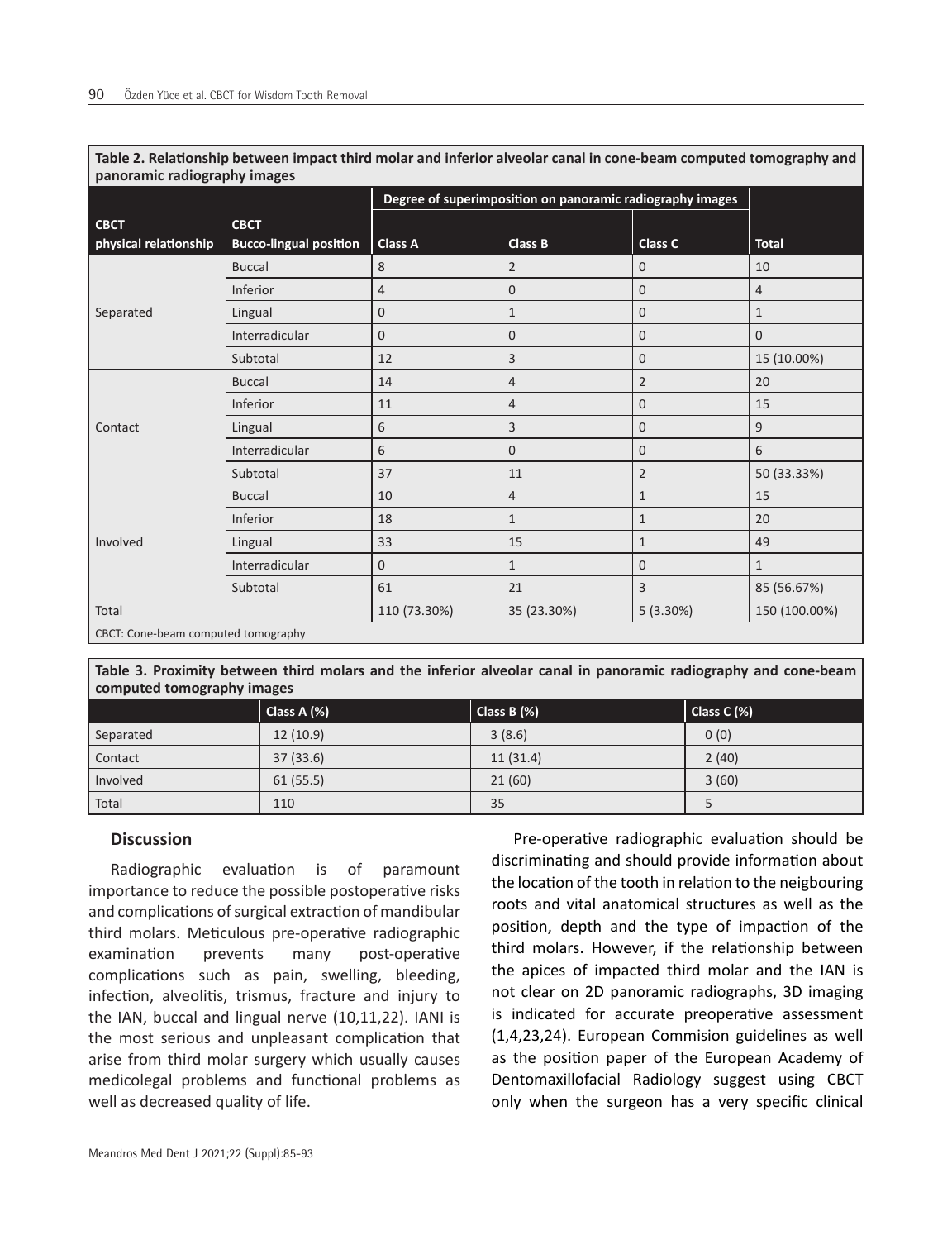question that cannot be answered by conventional 2D imaging (23). Accordingly, in the present study only patients requiring comprehensive evaluation were referred for further evaluation with CBCT in order to avoid any complications and change the treatment modality. According to the results obtained CBCT findings revealed 56.67% of the roots had involved type relationship with IAC, even though all third molar roots were seen as directly superimposed on the canal on 2D panoramic images. Therefore, it was once again proved that 3D accurate determination of the proximity of IAC and impacted third molar roots is mandatory. It was previously claimed that the most important parameter for the assesment of proximity of mandibular M3 apices to the IAC was not only the Bucco-lingual position of IAC relative to third molars, but also physical relationship between the LM3 roots and inferior alveolar canal (25). Furthermore, the location of third molar root apices with the IAC (inside or in contact) was suggested to be a more important parameter for the IANI risk evaluation (7).

Coronectomy technique was first introduced in 1989 by Knuttson et al. (26) to avoid IANI in high risk patients. Since its introduction, numerous studies have reported the benefits and limitations of this technique; the excessive advantages of the technique in high risk patients makes the technique a favorable option in maxillofacial surgery practice (27-31). Coronectomy is a widely accepted alternative treatment modality which can reduce the risk of IANI compared with complete surgical removal when treating high-risk LM3. Pedersen et al. (29) reported a good long-term prognosis of coronoctomy treatment in 231 mandibular third molar coronoctomies and stated the surgical procedure as a safe technique. Similarly, in their research both Leung and Cheung (32) and Renton et al. (33) reported that coronectomy technique was associated with a low incidence of nerve damage compared with surgical removal of mandibular third molars. Also, Monaco et al. (30) reported low rate of postoperative complications in coronectomy technique. Based on these data; due to CBCT enables accurate surgical planning; in the present study patients with the presence of overlapping between LM3 and IAC on pre-operative panoramic radiographs were referred to additional CBCT and the treatment modality changed from total extraction to coronectomy in 85 patients.

It was previously demonstrated that the mesioangular impaction is the most common angulation of impacted mandibular third molars. However, studies evaluating the effect of angulation type on prevalance of IANI showed that the highest risk of nerve injury was observed when the tooth was impacted in either distoangular or horizontal position (25). The high number of mesioangular impacted third molars included to the present study may be the possible reason of low incidence of IANI in the total extraction group.

Although there are contradictory results, buccal course of MCs were predominant in many reports (20,25,34). Supplementary to this finding, utilizing a buccal technique through the entire mandibular thickness was advised for most third molar surgeries (22,25). However, according to the results obtained in the present study most of the MCs were positioned lingual to the impacted third molars similar to the report of Ohman et al. (35) Consequently, the high incidence of lingual position of MCs and removal of impacted mandibular third molars by buccal surgical technique may be another reason for low incidence of IANI for this study.

The radiation burden of CBCT should always be considered and as recommended by recent position paper CBCT should only be used if it will change the treatment plan or treatment outcome for the patient (36). Otherwise, two dimensional images can be considered an acceptable diagnostic methods with lower effective doses, to compare with CBCT images. Furthermore, the sample size for this study was small which may be regarded as a limitation to this study, therefore; further studies with a large group of patients are needed to generalise the findings.

## **Conclusion**

It is possible to conclude that 3D imaging did not influence the prevalence of IANI but provided better deliniation of the relationship between impacted molar tooth roots and surrounding vital structures as compared to 2D panoramic images. However, given the radiation burden of CBCT, PR can be considered an acceptable diagnostic method with low radiation dose. Therefore, CBCT should only be used for risk assessment; when a direct anatomical relationship between the LM3 and MC was observed on PR, thus the surgeon can change the treatment plan before the surgery.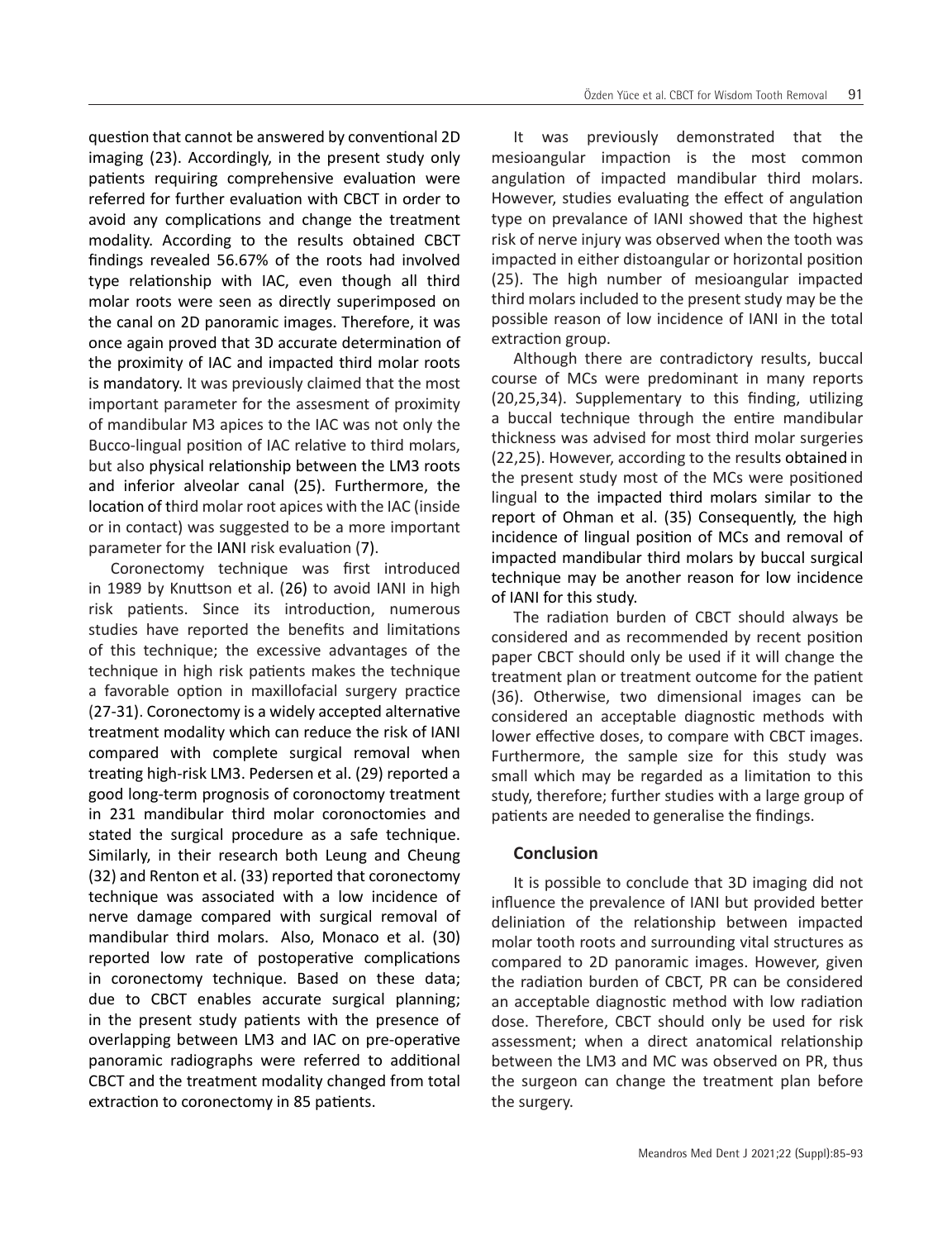## **Ethics**

**Ethics Committee Approval:** The study protocol was approved by the Ethics Committee of the Ege University Faculty of Medicine Clinical Research Ethics Committee (decision no: 15-5.2/4, date: 15.06.2015).

**Informed Consent:** Before participation, the aim and procedures were detailed and a written consent was signed in accordance with the Declaration of Helsinki to all participants.

**Peer-review:** Externally and internally peerreviewed.

## **Authorship Contributions**

Concept: M.Ö.Y., E.Ş., G.I., E.A., B.Ö.K., B.G.B., C.G., Design: M.Ö.Y., E.Ş., G.I., E.A., B.Ö.K., B.G.B., C.G., Supervision: M.Ö.Y., E.Ş., G.I., E.A., B.Ö.K., B.G.B., C.G., Fundings: M.Ö.Y., E.Ş., G.I., E.A., B.Ö.K., B.G.B., C.G., Materials: M.Ö.Y., G.I., E.A., Data Collection or Processing: M.Ö.Y., G.I., E.A., Analysis or Interpretation: M.Ö.Y., E.Ş., E.A., Literature Search: M.Ö.Y., G.I., E.A., Critical Review: M.Ö.Y., E.Ş., G.I., E.A., B.Ö.K., B.G.B., C.G., Writing: M.Ö.Y., E.Ş., G.I., E.A., B.Ö.K., B.G.B., C.G.

**Conflict of Interest:** No conflict of interest was declared by the authors.

**Financial Disclosure:** The authors declared that this study received no financial support.

## **References**

- 1. Peixoto LR, Gonzaga AK, Melo SL, Pontual, ML, Pontual Ados A, de Melo DP. The effect of two enhancement tools on the assessment of the relationship between third molars and the inferior alveolar canal. J Craniomaxillofac Surg 2015; 43: 637-42.
- 2. Huang CK, Lui MT, Cheng DH. Use of panoramic radiography to predict postsurgical sensory impairment following extraction of impacted mandibular third molars. J Chin Med Assoc 2015; 78: 617-22.
- 3. Sinha P, Pai A. Assessment of proximity of impacted mandibular third molar roots to the mandibular canal using intra oral periapical radiography and cone-beam computerized tomography: A comparative study. Int Dental Medical J Advanced Research 2015; 1: 1-5.
- 4. Peker I, Sarikir C, Alkurt MT, Zor ZF. Panoramic radiography and cone-beam computed tomography findings in preoperative examination of impacted mandibular third molars. BMC Oral Health 2014; 14: 71.
- 5. Umar G, Obisesan O, Bryant C, Rood JP. Elimination of permanent injuries to the inferior alveolar nerve following surgical intervention of the "high risk" third molar. Br J Oral Maxillofac Surg 2013; 51: 353-7.
- 6. Selvi F, Dodson TB, Nattestad A, Robertson K, Tolstunov L. Factors that are associated with injury to the inferior alveolar nerve in high-risk patients after removal of third molars. Br J Oral Maxillofac Surg 2013; 51: 868-73.
- 7. Xu GZ, Yang C, Fan XD, Yu CQ, Cai XY, Wang Y, et al. Anatomic relationship between impacted third mandibular molar and the mandibular canal as the risk factor of inferior alveolar nerve injury. Br J Oral Maxillofac Surg 2013; 51: 215-9.
- 8. Palma-Carrió C, Garcia-Mira B, Larrazabal-Morón CL, Penarrocha-Diago M. Radiographic signs associated with inferior alveolar nerve damage following lower third molar extraction. Med Oral Patol Oral Cir Bucal 2010; 15: 886-90.
- 9. Sedaghatfar M, August MA, Dodson TB. Panaromic radiographic findings as predictors of inferior alveolar nerve exposure following third molar extraction. J Oral Maxillofac Surg 2005; 63: 3-7.
- 10. Jun SH, Kim CH, Ahn JS, Padwa BL, Kwon JJ. Anatomical differences in lower third molars visualized by 2D and 3D X-ray imaging: clinical outcomes after extraction. Int J Oral Maxillofac Surg 2013; 42: 489-96.
- 11. Dalili Z, Mahjoub P, Sigaroudi AK. Comparison between cone beam computed tomography and panoramic radiography in the assessment of the relationship between the mandibular canal and impacted class C mandibular third molars. Dent Research 2011; 8: 203-10.
- 12. Mela OA, Tawfik MAM, Mansour NA. Assessment of the relationship between the mandibular canal and impacted third molars using cone beam computed tomography. Mansoura J Dent 2014; 1: 49-55.
- 13. Nardi C, Talamonti C, Pallotta S, Saletti P, Calistri L, Cordopatri C. Head and neck effective dose and quantitative assessment of image quality: a study to compare cone beam CT and multislice spiral CT. Dentomaxillofac Radiol 2017; 46: 20170030.
- 14. Juodzbalys G, Wang HL. Guidelines for the Identification of the Mandibular Vital Structures: Practical Clinical Applications of Anatomy and Radiological Examination Methods. J Oral Maxillofac Res 2010; 1: 1.
- 15. Ghaeminia H, Meijer GJ, Soehardi A, Borstlap WA, Mulder J, Vlijmen OJ, et al. The use of cone beam CT for the removal of wisdom teeth changes the surgical approach compared with panoramic radiography: a pilot study. Int J Oral Maxillofac Surg 2011; 40: 834-9.
- 16. Petersen LB, Christensen J, Olsen K, Wenzel A. Image and surgery-related costs comparing cone beam CT and panoramic imaging before removal of impacted mandibular third molars. Dentomaxillofac Radiol 2014; 43: 20140001.
- 17. Matzen LH, Petersen LB, Wenzel A. Radiographic methods used before removal of mandibular third molars among randomly selected general dental clinics. Dentomaxillofac Radiol 2016; 45: 20150226.
- 18. Clé-Ovejero A, Sánchez-Torres A, Camps-Font O, Gay-Escoda C, Figueiredo R, Valmaseda-Castellón E. Does 3-dimensional imaging of the third molar reduce the risk of experiencing